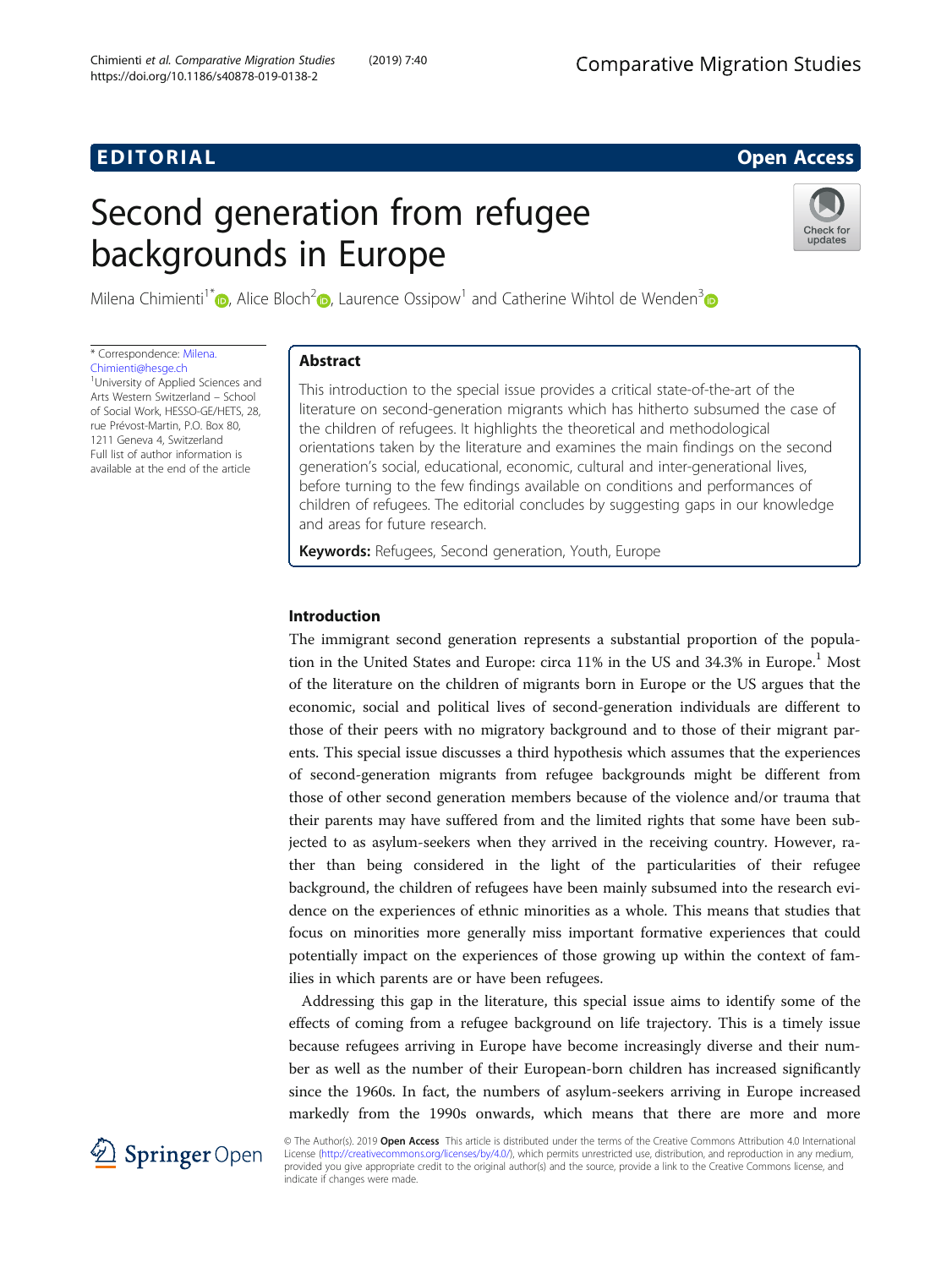children growing up within the context of refugee families who may have experienced a precarious legal status and punitive regimes. In view of the high number of refugee families who came, over the past decade, from the Middle East and, among other countries, from Syria, the education of their children is a particularly important question.

Our aim is to generate an understanding of the specific situations, aspirations, social and economic lives, identities and transnational linkages of those who have grown up in Europe as second generation from refugee backgrounds. We start by presenting some of the main theoretical discussions on second-generation migrants and by presenting some empirical findings on their integration in Europe.

# 'Second-generation migrants': a category of exclusion?

We purposely use the term 'second generation' in the papers of this special issue in order to describe the European born children of refugees. The notion 'second generation' underlines the fact that this group is frequently not seen as belonging to the country in which they were born and in which they grew up; persons of this group are often still perceived as foreigners and sometimes discriminated against on those grounds. In other words, the category of 'second generation' can be a description as well as a marker of their exclusion (Wihtol de Wenden, [2005](#page-14-0)). Nevertheless, most members of this group have the citizenship of their country of birth – a status received automatically in countries using the principle of jus soli ('right of the soil'). Those living in countries which follow the principle of *jus sanguinis* ('right of blood') have to take a test in order to get the citizenship (in the sense of nationality see Gagné & Neveu, [2009](#page-12-0)).

The category 'second generation' was introduced and became popular in Europe, both in common discourse and by scholars, in regards to the precarious situations of the descendants of migrants in the residence country and to their putative lack of integration. The category was first used in the 1970s in relation to the right of former guestworkers to reside permanently, for example Italians in Switzerland and Turks in Germany, as well as in relation to the large-scale migration of Black and Asian Commonwealth citizens to the UK. The increase of the number of migrants and their settlement correlated with the economic turmoil that occurred in the 1970s provided fertile ground for the racialisation of issues such as employment, education and housing (Solomos, [1986,](#page-14-0) [2003](#page-14-0)). At that time, the category 'second generation' and the term 'integration' both highlighted the colonial and assimilationist perspectives towards migrants which had long-term impacts, as illustrated by the difficulty these countries had in considering the descendants of migrants born on their soil as citizens (Wihtol de Wenden, [2005](#page-14-0)). The contradictory status has become especially obvious in countries like Switzerland which had adopted the principle of jus sanguinis (right of blood). Here the children or even grandchildren (third generation) who did not naturalise are still recorded as foreigners, as the access to citizenship and Swiss nationality does not happen automatically. In France and the UK, where children of migrants automatically receive both citizenship and nationality of the residence country when they are 13 years (France)<sup>2</sup> and 18 years (UK)<sup>3</sup> old, the category rather defines an ethnic and problematic minority; in France this group simply disappears statistically.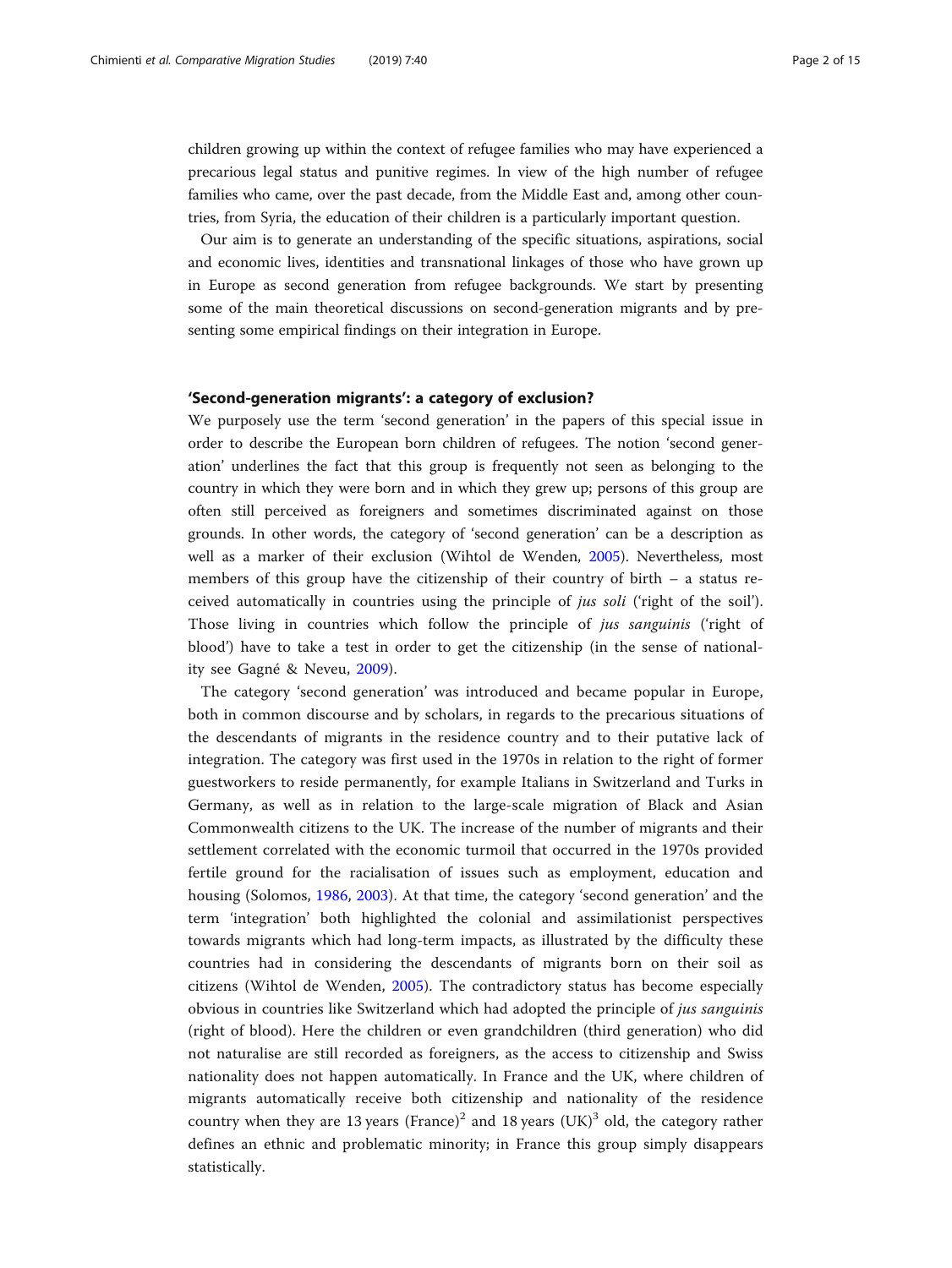Against this problematic background of the category 'second generation', in several countries of immigration the 1980s and 1990s marked a moment of growing visibility and claims by the second generation. The will to re-appropriate the problem and redefine themselves was clearly articulated. This was a time of mobilisation and creation of different associations which led some groups to position themselves politically as a 'social movement', an 'ethnic lobby' or just 'new citizens' (Wihtol de Wenden, [2005](#page-14-0)). Some leaders of this movement became emblematic figures – for instance, in France, Harlem Désir from SOS Racisme and Arezki Dahmani from France Plus or, in Germany, the lawyer Seyran Ateş.

This overview shows that the category of 'second generation' has not represented, in its general imaginary, the specific case of the children of refugees. Most often, it referred to either the children of guestworkers or the children of migrants from former colonial countries. This means that second-generation migrants from refugee backgrounds have been subsumed within the broader analysis of the second generation by both common discourse and scholars – probably also because, in the public opinion, their situation was not seen as specific until increasing numbers of adults born in Europe from refugee backgrounds could be observed.

The 2000s marked the beginning of a third phase. Among the second generation we found attitudes of 'disillusionment' because of the lack of political recognition and of communitarian 'withdrawal' reacting to ongoing discrimination (Wihtol de Wenden, [2005](#page-14-0)). The 2000s also constituted a time of recognition in the sense that this category covers very different members, including those with an asylum background – who are also diverse. The children of refugees derive from heterogeneous socio-economic, religious, educational, political, cultural and ethnic backgrounds. What they have in common are parents who fled persecution in their country of origin and that they were born in another country than their parents. This can lead to different kinds of treatment in the country of birth and to the formation of additional relationships via differing attachments with the ancestral homeland of their parents and the current country of residence (Thurairajah, [2017](#page-14-0), p. 116). Today there might be more consciousness of the diversity among the second generation related to their profile and living conditions (Cattacin, Fibbi, & Wanner, [2016\)](#page-12-0); access to citizenship in Europe might become more a matter of individual economic, political and social capital than of ethnicity (Faist, Schmidt, & Ulbricht, [2016](#page-12-0)).

In summary, the notion 'second generation' appears problematic. It raises debates towards the socially constructed character of this category.<sup>4</sup> Scholars, using the terminology of second-generation refugees take the risk of naturalising a category that does not exist and should be avoided in this sense. On the other hand, this notion helps to highlight and examine a particular experience; in this sense, it is useful (Bolzman, Bernardi, & Le Goff, [2017\)](#page-11-0).

# Studies of the second generation: key issues and concepts

The literature on the second generation has a long tradition in the US. The first studies on the second generation appeared in the 1930s and 1940s and focused on the identity of the descendants of Japanese (Smith, [1928](#page-14-0)) or Italian immigrants (Child, [1943](#page-12-0)), relying on the earlier works of the Chicago School of Sociology and its peers (Park & Burgess, [1921/1970](#page-13-0); Thomas & Znaniecki, [1918](#page-14-0)). In the 1990s, interest in the second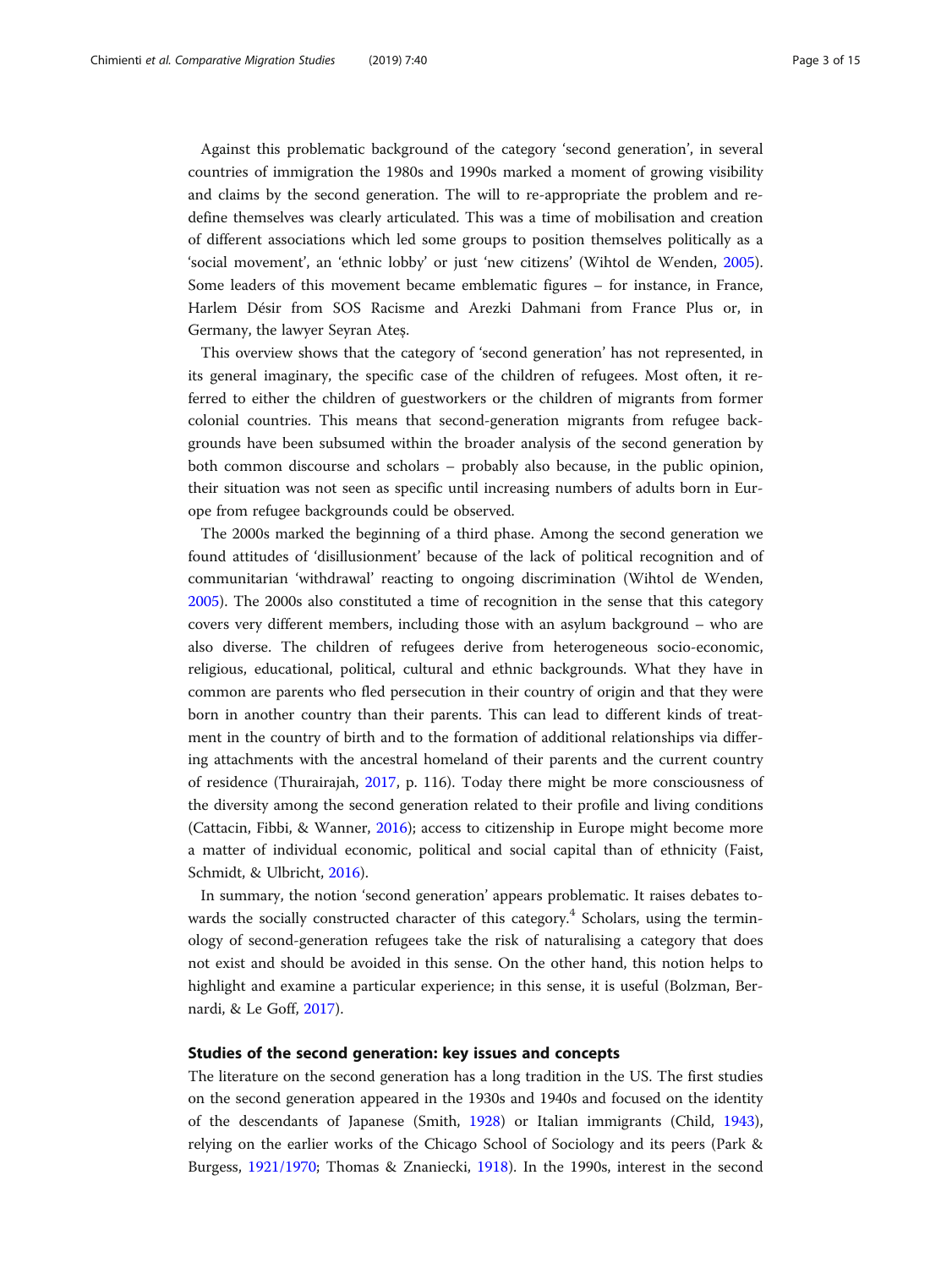generation became a major area of research and scholarship (Gans, [1992](#page-12-0); Portes & Rumbaut, [2001;](#page-14-0) Portes & Zhou, [1993](#page-14-0)). This academic work led to large research programmes being set up in the US and more recently in Europe that have contributed to the deepening of knowledge on contemporary second generation behavior, experiences, economic and social lives.<sup>5</sup> The focus of the US studies was on group analysis whilst European research focused more on the impact of the political, historical and educational contexts of each country on migrants' inclusion (Cattacin et al., [2016\)](#page-12-0).

Central to all this research, however, is the question of integration. What form does the second generation's social and economic mobility take compared to that of their parents and peers who do not have a migratory background? What are the factors that explain their upward or downward mobility? These studies on the second generation focused on their social, educational, economic, cultural and inter-generational lives. More-recent research also explores feelings of belonging and identity.

# The notion of integration: from an assimilation and citizenship approach to a diversity and institutional approach

Two major theories have orientated studies on integration. First the *linear assimilation* theory defined by the Chicago School of Sociology (Gordon, [1964](#page-13-0); Park & Burgess, [1921/1970](#page-13-0)) which argued for a straightforward upward mobility in education and occupation. Traditionally the assimilationist perspective explained integration through the lens of migrants' characteristics and cultural explanations but also assumed the absence of structural and institutional barriers such as immigration status and discrimination. Classical assimilation assumed that socio-economic integration was correlated with socio-cultural integration.

This model was criticised in the 1990s by Alejandro Portes and his colleagues (Portes & Rumbaut, [2001](#page-14-0); Portes & Zhou, [1993\)](#page-14-0), who emphasised the structural determinants of integration. As an alternative, they proposed the concept of 'segmented assimilation', which argues that different outcomes are possible for the second generation: they may experience classical assimilation, downward mobility or a combination of upward mobility with biculturalism (Portes & Rumbaut, [2001](#page-14-0); Portes & Zhou, [1993\)](#page-14-0).

In response to this approach, Alba and Nee ([2003](#page-11-0)) revived the linear assimilationist theory predicting that most second-generation migrants will experience upward mobility and integration. The difference with the segmented assimilation theory is that, for them, there is no or little evidence of 'downward assimilation' nor of the beneficial effect of ethnic community on integration. They are, however, also skeptical towards a too straightforward assimilationist theory and their norms and prescriptions, arguing that assimilation is not a duty. Another key difference with segmented assimilation theory concerns the determinants of second generation mobility. For Alba and Nee ([2003](#page-11-0)) assimilation will blur the structural differences: both first and second generation will follow a similar path to upward mobility. In contrast, for Portes and his colleagues the non-white racial status and economic changes will affect both first and second generation mobility; as a consequence, maintaining ethnic distinctiveness in the host society might help integration, compensating  $-$  through the help of the community  $-$  for the barriers of the wider societal context. At present, several contemporary studies in both the US and Europe find little evidence of second generation downward assimilation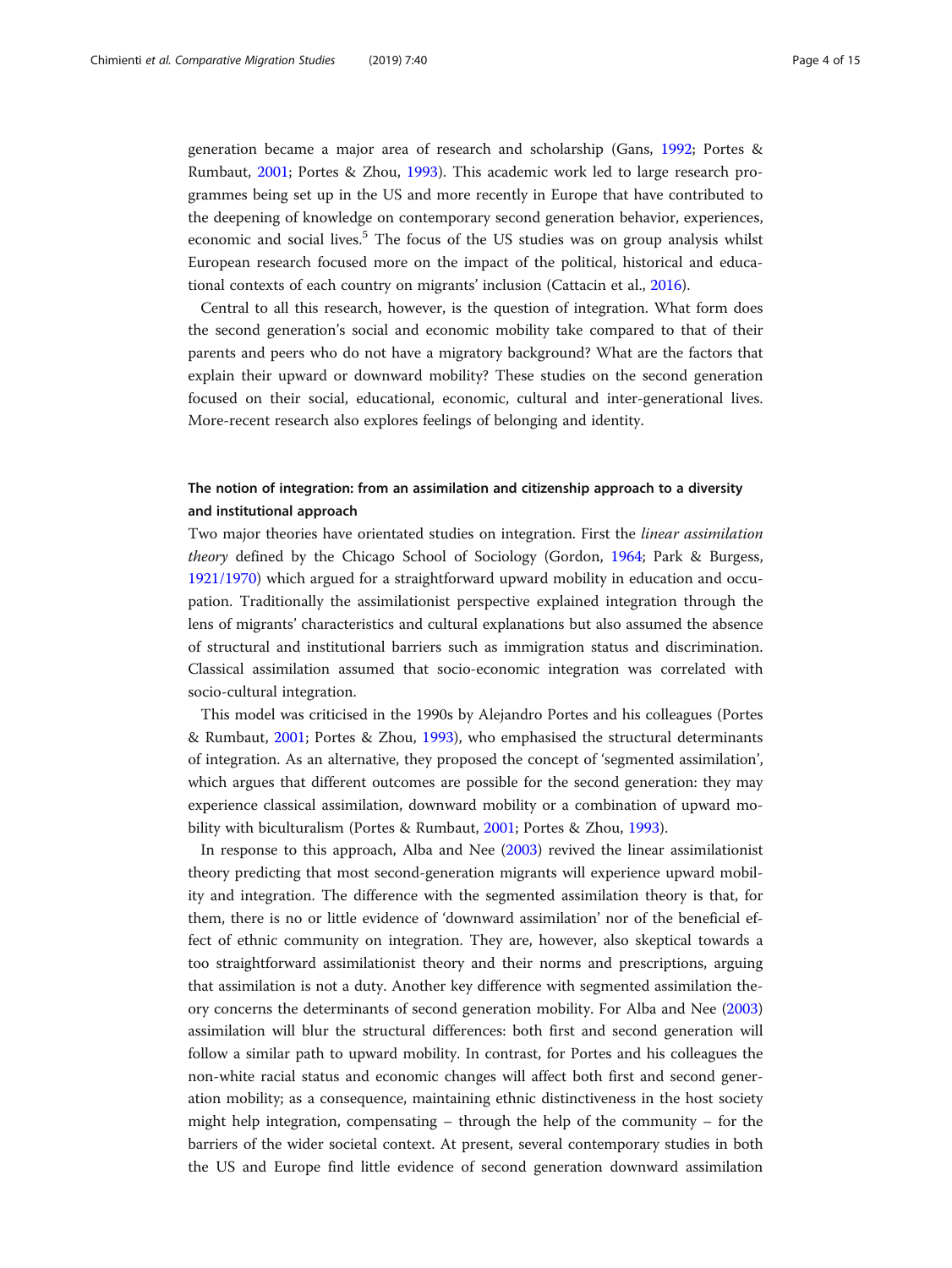(Boyd, [2002](#page-11-0); Farley & Alba, [2002;](#page-12-0) Hirschman, [2001](#page-13-0); Kasinitz, Mollenkopf, Waters, & Holdaway, [2008](#page-13-0); Smith, [2003](#page-14-0); Waldinger, [2007](#page-14-0); Waldinger & Feliciano, [2004](#page-14-0)) or the negative role of community on mobility (Thomson & Crul, [2007](#page-14-0), p. 1036).

The empirical reality is that the children of migrants have varied trajectories; experiences and outcomes can vary and are contingent according to the segment of society into which they are being incorporated (Greenman & Xie, [2008](#page-13-0); Kroneberg, [2008\)](#page-13-0). In short, some may be 'assimilated' into a racial or ethnic minority status that entails systematic disadvantages compared with society as a whole. The more contemporary theoretical approaches recognise the dynamic and situational character of integration.

Two other theories condense research differences concerning integration: the 'citizenship approach' (Brubaker, [1992;](#page-12-0) Castles & Miller, [2003;](#page-12-0) Joppke, [1999\)](#page-13-0) and the 'institutional approach' (Crul & Vermeulen, [2003,](#page-12-0) [2006\)](#page-12-0). In the citizenship approach, the different integration outcomes among migrants are explained by the variations between the national models of integration. This approach assumes that national policies of integration determine the socio-economic position of immigrants and their children. The differences within the national welfare systems and migration policies which shape the models of integration are emblematic of the European dilemma described by Schierup, Hansen, and Castles [\(2006\)](#page-14-0) – the dual crisis of the welfare state and of the nation. Some states use welfare restrictions to exclude and impoverish migrants and to limit family reunion (Castles, [2004\)](#page-12-0).

In contrast, Crul and Vermeulen ([2003](#page-12-0)) argue that national models of integration do not have a univocal effect on the socio-economic integration of the children of migrants as their educational and labour-market positions can be affected in diverse ways by national models of integration and the integration context (Crul & Schneider, [2010](#page-12-0)). Institutional arrangements, as opposed to distinct national models of integration, offer better explanations for the different integration patterns of the children of immigrants across Europe (Crul & Vermeulen, [2003](#page-12-0)). This means that educational systems and the different ways in which the transition to the labour market may take place are also important. This 'institutional approach' focuses the explanation of differences on the societal context instead of on migrants and their children. This corresponds to the shift from an assimilationist perspective to a dynamic and contextual perspective.

Although these theoretical insights have led to many case studies and statistical analyses, the debated key differences still also need to be investigated in the light of the situation of the children of refugees. In the following we discuss selected existing research and scholarship in relation to education, employment, feelings of belonging and to remaining open questions. Reading these findings one should keep in mind the theoretical opposition mentioned above.

# Education

The variable 'educational outcomes' between and within different groups is one of the main issues studied in the literature on the second generation. Research on their education has mostly focused on their school achievements, comparing them either to those of their parents or to the school achievements of those without a migratory background (Bolzman, Fibbi, & Vial, [2003;](#page-11-0) Dustmann, Frattini, & Lanzara, [2012\)](#page-12-0). Empirical findings show that educational success is mostly determined by so-called individual factors, i.e.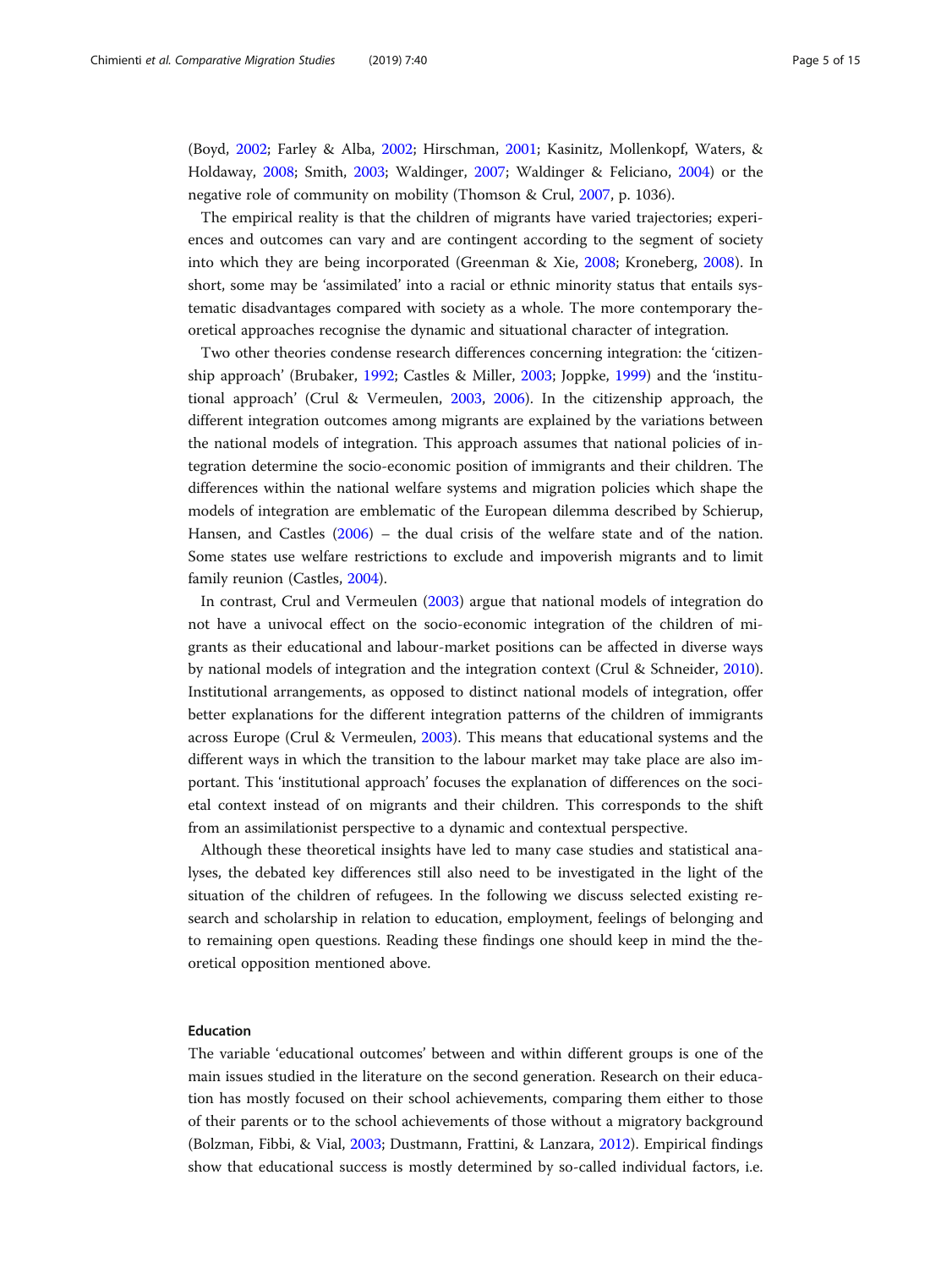language skills or parents' educational and socio-economic levels (Bilgili, Huddleston, & Joki, [2015;](#page-11-0) Dustmann et al., [2012;](#page-12-0) Feliciano, [2005\)](#page-12-0). These individual determinants can, however, be balanced by structural and social factors. Cross-national research in Europe identifies institutional variations within the educational system as a factor shaping educational outcomes (Crul, Schneider, & Lelie, [2012](#page-12-0)). Children with less-educated parents are particularly dependent on the educational system to balance this lack of capital (Portes & Fernández-Kelly, [2008](#page-13-0)).

It is known that early access to school has a positive effect on the school achievements of children (Bilgili et al., [2015,](#page-11-0) p. 15). The same holds for mixed schools in terms of socio-economic and cultural backgrounds of the pupils. Moreover, the longer the time spent at school before selection to academic tracks, the greater the chances of high academic attainment among the children of migrants (Crul & Schneider, [2009](#page-12-0)). Educational and family policies and a positive macro-economic context can balance out a lack of economic and cultural capital. Nevertheless, even then, equality in the opportunities for educational mobility is not guaranteed (Crettaz & Jacot, [2014;](#page-12-0) Gomensoro & Bolzman, [2016](#page-13-0)).

While the literature generally shows inter-generational upward mobility between the children's educational status and that of their parents, there is still an important gap when the second generation is compared with the population of native descent (Albertini, Knauth, Kraszewska, & Thorogood, [2011](#page-11-0)). Therefore the differences between children's educational status and that of their parents should also be explored in the light of their integration in the labour market. What was seen only through intergenerational comparison at school as downward or upward mobility could appear, in fact, as horizontal mobility when taking into consideration the employment situation and comparing this with the rest of the population (Zhou & Xiong, [2005\)](#page-14-0).

The limited research available suggests that the European-born children of refugees can face greater disadvantage at school than second-generation children with a nonrefugee background (Bloch & Hirsch, [2017;](#page-11-0) McBrien, [2005](#page-13-0); Suárez-Orozco, Yoshikawa, Teranishi, & Suarez-Orozco, [2011](#page-14-0); Yoshikawa & Kalil, [2011\)](#page-14-0). This is due to their parents' pre- and post-migration experiences. Whether prior to migrating or during the journey, experiences of trauma can result in psychological and physical scars (Burnett & Peel, [2001;](#page-12-0) Davies & Webb, [2000;](#page-12-0) Heptinstall, Sethna, & Taylor, [2004;](#page-13-0) Lustig et al., [2004](#page-13-0)). Refuges might have also experienced lengthy bureaucratic processes and the associated uncertainty of the future, coupled with the refugees' insecure immigration status, that can result in stress, a greater risk of ill health and therefore a lesser capacity to engage with their children (Alitolppa-Niitamo, [2004;](#page-11-0) Bloch & Hirsch, [2017\)](#page-11-0).

#### Employment

Regardless of migration histories and backgrounds, people from ethnic minority groups, when taken together, have higher rates of unemployment, earn less, are more frequently located in service-sector jobs and are less likely to be in managerial and professional positions than their white counterparts, both in Europe and the USA (Crul & Mollenkopf, [2012](#page-12-0); Heath & Cheung, [2007\)](#page-13-0). Of course such a macro analysis hides the diversity of experiences by class, gender and ethnicity. Among the second generation, those with the lowest educational levels are the most disadvantaged in the labour market (Crul & Schneider, [2009](#page-12-0)).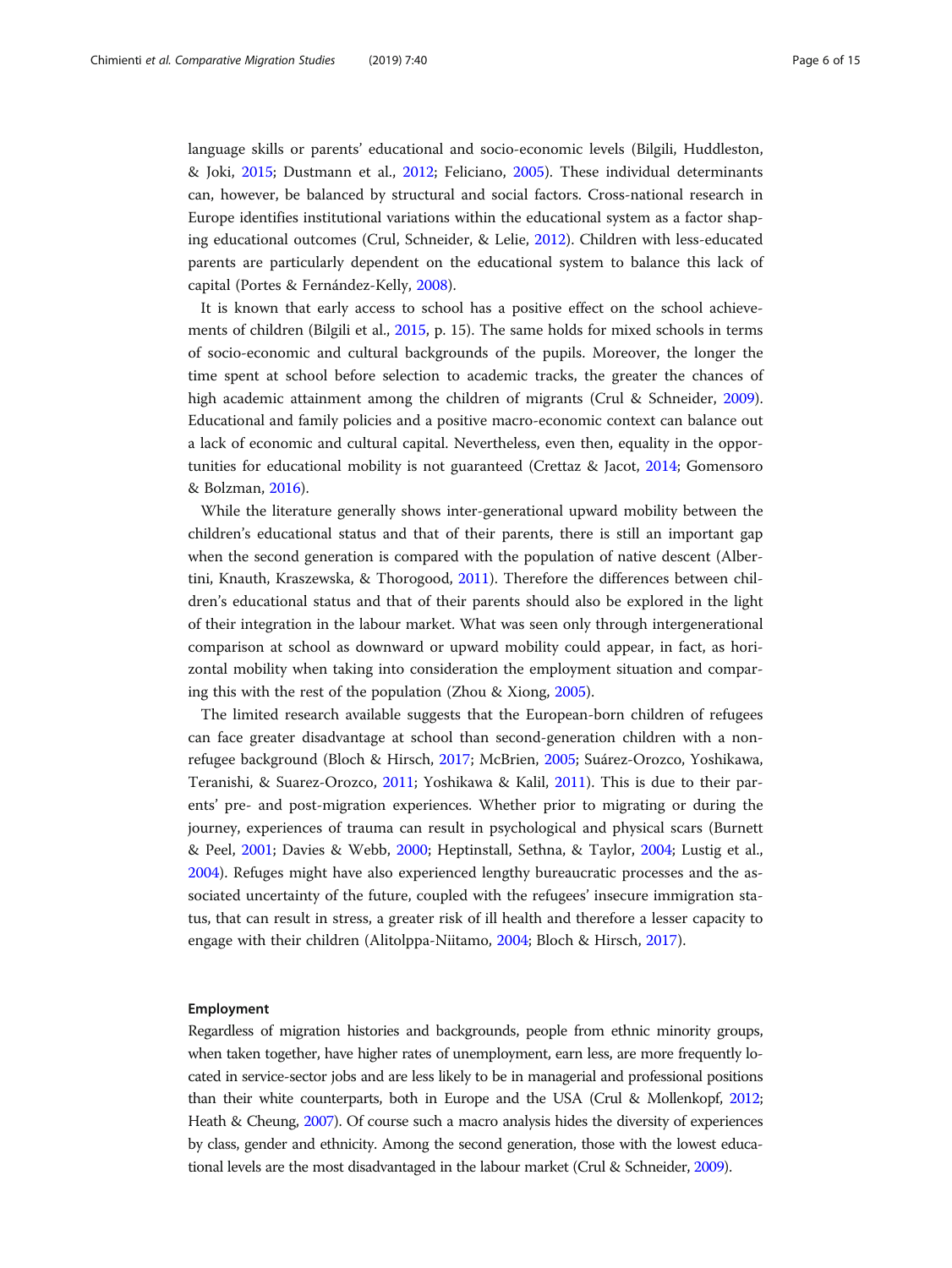Strategies for improving the different employment outcomes of ethnic groups have focused on human capital deficits through skills training and education and, for refugees and new migrants, language acquisition or improvement. However, racism and discrimination are present in all aspects of the labour market (Bloch, Neal, & Solomos, [2013](#page-11-0)). Referring to the UK, Heath and Cheung ([2007\)](#page-13-0) speak of 'ethnic penalty' – a contested term (see Virdee, [2010\)](#page-14-0) – in order to conceive the intangible discrimination which, when all other factors are equal, still leads to worse labour market outcomes among people from ethnic minority groups. For Switzerland Fibbi, Lerch, and Wanner ([2006](#page-12-0), [2007\)](#page-12-0) have shown that some members of the second generation (such as those from Turkish background) are subjected to discriminatory practices, such as lower income (Gomensoro & Bolzman, [2016\)](#page-13-0). In France the second generation shows disproportionately high rates of unemployment (Meurs, Pailhé, & Simon, [2006;](#page-13-0) Simon, [2003](#page-14-0)), it experiences discrimination that prevents their access to high status, well paid occupations (Meurs et al., [2006;](#page-13-0) Silberman, Alba, & Fournier, [2007](#page-14-0)). Nevertheless, compared to their parents, the second generation seems to perform far better in the labour market and to earn higher wages (Crul et al., [2012\)](#page-12-0).

Refugees are more disadvantaged than others in the labour market, regardless of premigration skills and experiences (Bloch, [2008](#page-11-0)). Though their experiences are not uniform and some refugees do arrive with and/or accumulate economic capital (e.g. East African Asians in Britain, see Robinson, Andersson, & Musterd, [2003\)](#page-14-0), their disadvantages can persist. The consequence of disproportionately high levels of unemployment or of low pay, even when compared to other minorities, means that refugees have fewer resources with which to support their children at school – which can impact on their educational outcomes. Yet, little is known about how those second-generation members of refugee background are experiencing the labour market once they reach adulthood.

# Transnational network and practices

The concept of transnationalism is central to our understanding of the complexities of global migration. It focuses on how political, economic, social and cultural processes and activities extend beyond the borders of a particular state, how people can become multiple citizens with multiple identities and how individuals, communities and states operate within this fluid global context. There is a growing literature on transnationalism among the second generation. This literature suggests that the second generation is less transnational than the migrant generation or that it engages in different forms of transnationalism (Haikkola, [2011;](#page-13-0) Levitt, [2009\)](#page-13-0), that transnationalism varies within and between generations, and that the second generation's emergence and participation in transnational ethnic communities require a more-nuanced and complex analysis than is usually the case.

Technological developments make transnational engagement possible for many and enable ties across different national states simultaneously (Portes, Guarnizao, & Landolt, [1999\)](#page-14-0), a phenomenon which Glick Schiller, Basch, and Blanc-Szanton ([1995](#page-12-0)) have labelled 'simultaneous embeddedness'. The main factors that (re)produce these ties are communication, remittances, political involvement and travel (Audebert & Doraï, [2010](#page-11-0); King, Christou, & Ahrens, [2011;](#page-13-0) Mckay, [2007](#page-13-0); Wessendorf, [2007\)](#page-14-0). Over the past few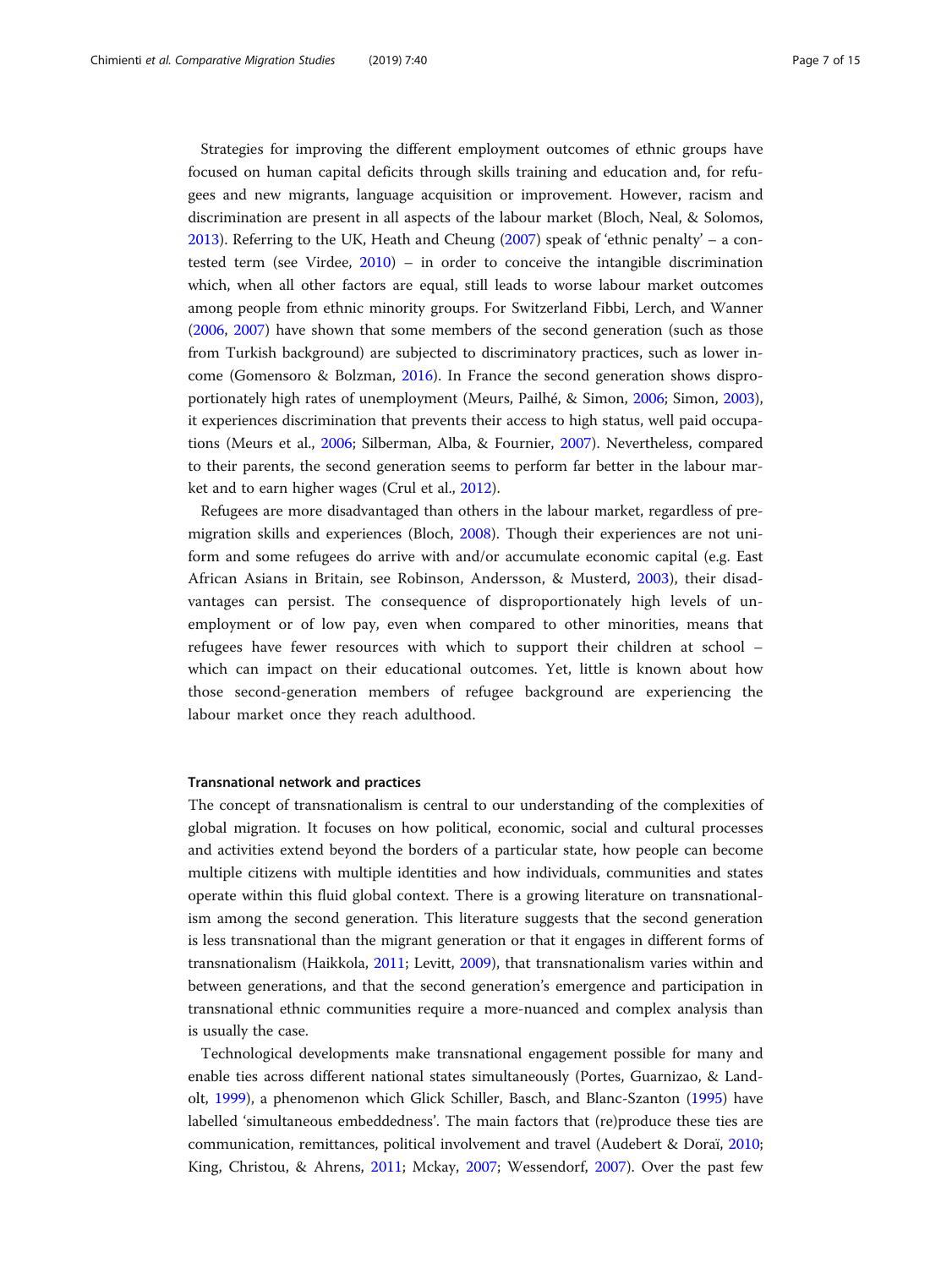years, social scientists have also explored the relationship between transnational relations and integration (Amelina & Faist, [2008;](#page-11-0) Crul et al., [2012](#page-12-0); Dekker & Siegel, [2013](#page-12-0)).

Transnational activities among the second generation will depend on ideas of nationalism and nation engagement, described by Glick Schiller and Fouron [\(2001\)](#page-12-0) as 'longdistance nationalism'. For some scholars, the transnational links of both the first and the second generation help their integration (Portes, [1992\)](#page-13-0). This integration allows in turn transnational ties to continue over time (Kasinitz, [2008](#page-13-0)) whereas, for other authors, these transnational ties might be a reaction to racism and stereotyping in the host country (Glick Schiller & Fouron, [2001\)](#page-12-0) or lack of rights (Ambrosetti, Cela, & Fokkema, [2013\)](#page-11-0). In other words, transnational relations and activities of migrants need to be considered if we are to have a more comprehensive understanding of integration (Dahinden, [2012](#page-12-0); Glick Schiller, Basch, & Szanton Blanc, [1992;](#page-12-0) Portes et al., [1999\)](#page-14-0).

Literature specifically on refugees' transnational behaviour is rare. Research with refugees suggests that transnational activities will vary according to their aspirations for return, their relationship with the receiving nation-state, their transnational capacity (such as financial resources), their obligations based on kinship and the closeness of their kinship ties in the sending country (Al-Ali & Koser, [2002](#page-11-0); Bloch, [2008](#page-11-0); Chimienti, Counilh, & Ossipow, [2019](#page-12-0); Hammond, [2013](#page-13-0); Horst, [2008](#page-13-0); Lindley, [2010](#page-13-0)).

#### Identity and belonging

Second-generation descendants of migrants are often described in the literature as having fractured or fluid identities, multiple belongings and contradictory notions of home. They tend, however, to talk about their self-identity more openly than their parents do (Kasinitz et al., [2008\)](#page-13-0). For refugees, negotiating and renegotiating the old and the new homes can also include an aspiration to return 'home' or the realisation that home as they knew it no longer exists and cannot be revisited (Gilmartin, [2008;](#page-12-0) Sirriyeh, [2010](#page-14-0); Staeheli & Nagel, [2006](#page-14-0)). However, home is not only a physical place, and studies on transnationalism and translocalism highlight the complexities between mobility, emplacement, belonging and engagement in transnational social spaces (Al-Ali, Black, & Koser, [2001;](#page-11-0) Glick Schiller et al., [1992](#page-12-0), [1995](#page-12-0); Levitt, [2009](#page-13-0); Portes et al., [1999](#page-14-0)).

States play a role in facilitating or preventing pathways to belonging through integration, settlement and citizenship policies (Gilmartin, [2008](#page-12-0); Kofman, [2005;](#page-13-0) Wanner, [2004](#page-14-0)). Moreover, Valentine et al. note that identity '…is also dependent, at least in part, on an individual's identity being recognised or accepted by a wider community…' (Valentine, Sporton, & Nielsen, [2009,](#page-14-0) p. 236). Thus identity is relational and interactive, not something developed by individuals in isolation; experiences of inclusion, exclusion and racism shape identities and explain why some second generation do not feel to 'fit in' whilst they succeed at school and professionally (see Ossipow, Counilh, & Chimienti, [2019\)](#page-13-0).

#### Mapping the special issue

Our special issue includes four articles that consider the classical foci of studies on integration: education, racism, transnational ties and feelings of belonging. These articles will contribute to the literature on second-generation migrants by exploring the specific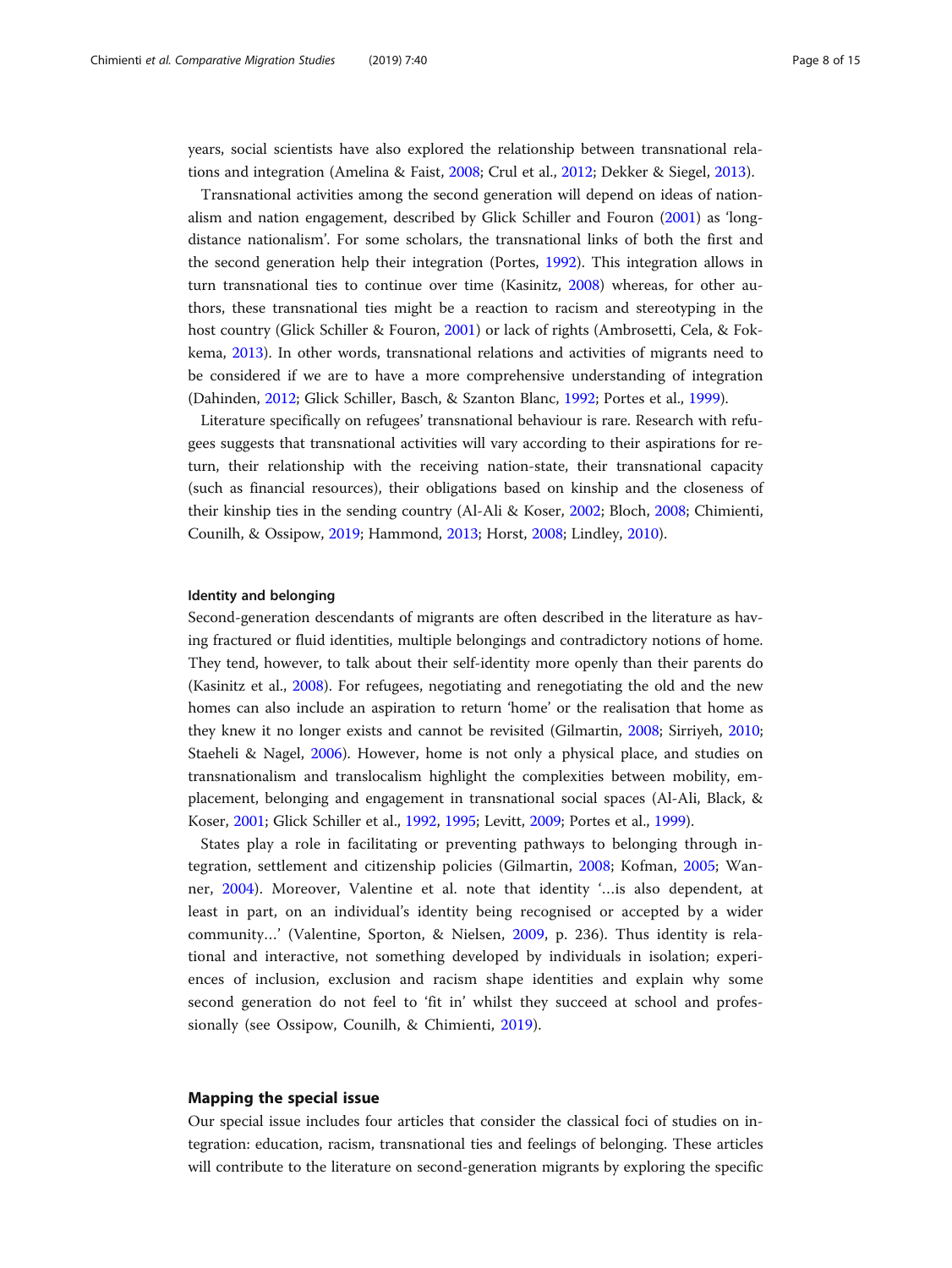impact of refugee backgrounds on these issues and comparing the situation between the different groups studied.

The first two articles, by Crul, Lelie, Biner, Bunar, Keskiner, Kokkali, Schneider and Shuayb ([2019](#page-12-0)) and by Koehler and Schneider [\(2019](#page-13-0)) analyse the educational systems and school success of the children of refugees. Their research provides an analysis of the first years in exile as it includes children who were not born in the country of residence (and who correspond therefore to those categorised as the 1.5 generation), who were still minors at the time of the research and who were still in a situation of legal uncertainty while waiting for an answer to their asylum request.

Crul, et al. ([2019](#page-12-0)) compare how schools receive refugee children between countries inside Europe (Sweden, Germany and Greece) and outside Europe (Turkey and Lebanon). Whilst most of the literature on the children of refugees and their education has focused on welcoming issues and their immersion in international classes, this article aims to examine the effects of each educational system on the school careers of these children. Its focus on institutional arrangements in education and how these may influence school careers and final outcomes. The authors show that school systems vary between those that have no specific measures and those that create a parallel system for refugee children arguing that it is necessary to have both regular and parallel classes. The institutional arrangements which allow better access for refugee children and equal opportunities are those where the time spent in parallel systems such as immersion classes is as short as possible, where the transfer to 'regular' classes occurs with the second language support and therefore with the support of additional teachers (mixing regular and parallel classes) and where there are second-chance routes through adult education. The paper also highlights the impact of welfare systems and national models of integration on institutional arrangements for refugees and their children's educational careers. These systems vary, with Sweden offering the most inclusive system with the same access to provision for refugee children as for everyone else in society. Moreover, the time in immersion classes in Sweden is as short as possible and the inclusion in mainstream classes is supported by additional teachers and second language support.

Koehler and Schneider's article also compares school systems, questioning whether the educational arrangements made in the past for children from non-native speaking immigrant families – e.g. labour migrants – have improved and are now adapted to the current educational integration of the children of refugees. Drawing on previous research on second-generation migrants they want to find out which lessons from the past have been learnt or should be listened to more carefully. Their research focuses on seven countries in Europe (Belgium, Bulgaria, Germany, Greece, the Netherlands, Sweden, and the UK) and is based on both primary and secondary data. The article reveals that, despite several improvements, schools are still not well enough prepared, in particular for the children of refugees. However, it seems to be accepted, today, across all systems, that education is a universal right that ranks higher than laws concerning foreigners. This paper also illustrates the many variations between educational systems, with some providing the minimal requirements and others, such as the Swedish one, aiming to enable successful trajectories at school for all. It shows the importance of quick immersion into regular classes and to enable access to education after 16–18 years old for students who discover later their interest into education. The paper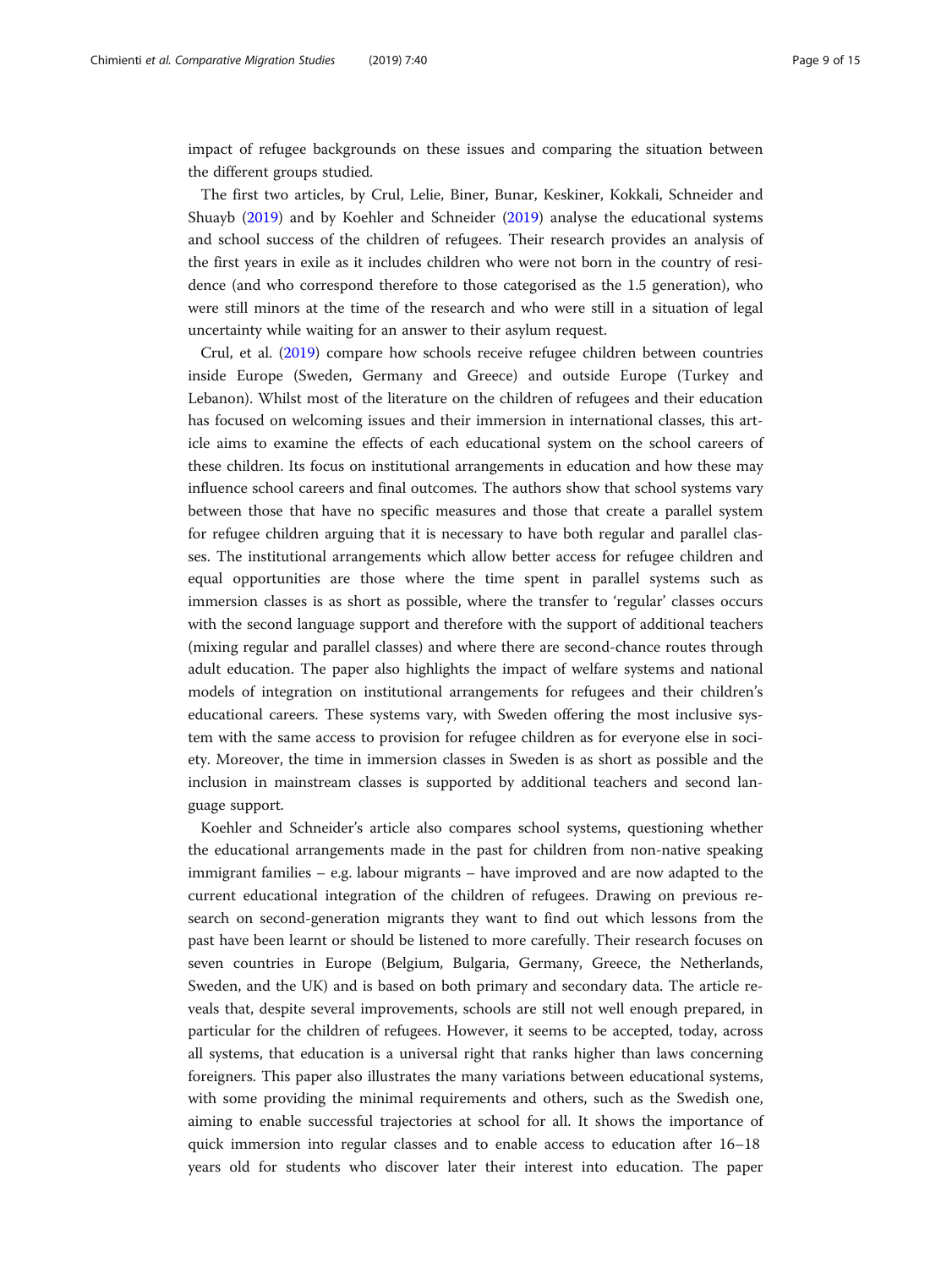concludes by highlighting that one recurring mistake made by governments and school administrations is the tendency to consider migration as temporary and therefore to provide only 'ad-hoc' measures in emergency situations instead of permanent measures.

The other two papers draw on cross-national comparative research carried out with the European-born adult children of refugees from Tamil, Vietnamese, Turkish and Kurdish backgrounds living in Geneva, London or Paris (see also Bloch et al., [2016](#page-11-0)). They provide evidence on long-term trajectories as the empirical research focused on second generation refugees of adult age.

Bloch and Hirsch [\(2018\)](#page-11-0) compare the transnational activities and social ties of members of the second generation from different backgrounds highlighting similarities and differences between three groups that can be partly explained by the exile country context. For instance, the Kurdish community is more involved in political transnationalism in the UK relating to Kurdish politics and the Kurdish national project. This political consciousness has been passed down inter-generationally and through the active participation in community based organisations. Bloch and Hirsch ([2018](#page-11-0)) also show the inter-generational differences: whilst the second generation remit less than their parents, some engage in social, cultural and faith-based transnational activities but these vary within and between groups. The paper shows that the analysis of transnational activities and 'simultaneous embeddedness' in both homeland country and country of residence requires a more-nuanced scrutiny than just an intersectional analysis considering experiences of race, class and gender: their parents' histories and narratives of pre-migration experiences and exile clearly impact on their children.

The article by Ossipow, Counilh and Chimienti [\(2019\)](#page-13-0) focuses on the situation in the country of residence – Switzerland. It explores the experiences of racism and racialisation faced by the children of refugees with Kurdish, Tamil and Vietnamese backgrounds. The article analyses, on the one hand, the context of racialisation and racism and, on the other hand, the reaction of those who are racialised and subjected to racism. It shows that most of the children of refugees minimise their experiences of racism and racialisation. When some do recount experiences of racism they generally refer to the micro level of individual interactions rather than to group or institutional level. They also tend to explain cases of discrimination at school – such as teachers who tried to orient them to vocational instead of tertiary pathways despite sufficient results which would enable them formally to follow a more demanding route – in terms of class rather than in terms of race, ethnicity or refugee background. Through this denial or minimisation strategy, the children of refugees also want to underline their success. They want to be seen as powerful individuals, not as victims. The authors explain these attitudes using Goldberg's concept (Goldberg, [2006\)](#page-13-0) of "political racelessness", a concept for the analysis of attitudes which push towards the invisibility and inaudibility of racism consciousness and complaints.

# Conclusion

Starting with the hypothesis that the particular experiences of refugee parents have an impact on their children, this special issue provides ample evidence for that assumption. Whilst their refugee background has a clear impact on their experiences and transnational activities and, for some, their professional choices (see Bloch et al., [2016](#page-11-0)),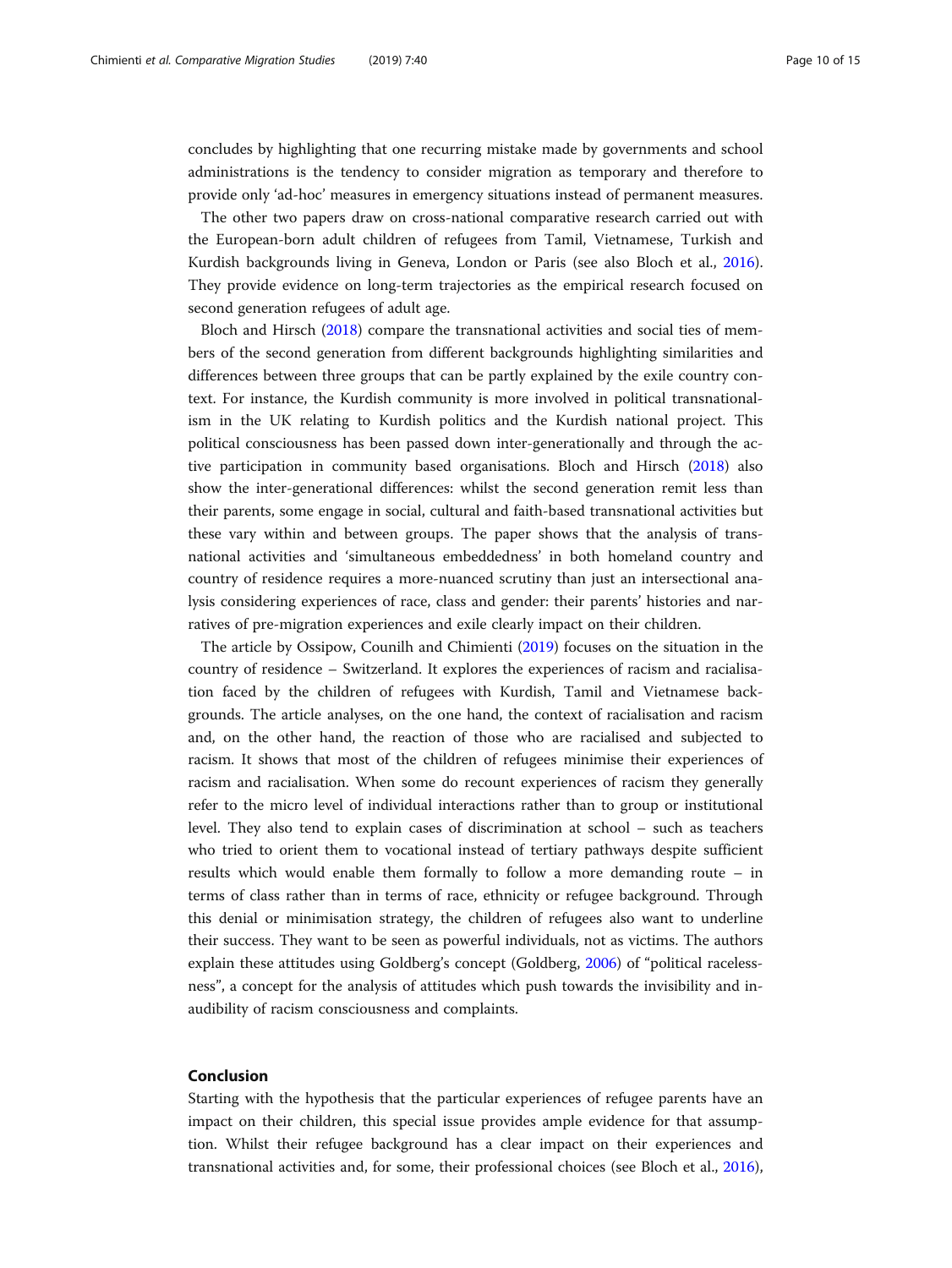the papers also demonstrate variability of experiences and how these relate to different country experiences – both sending and receiving countries. Moreover the papers show that the notion of integration is complex and that an appropriate theoretical framework has to consider individual and contextual factors. Along this line both Crul et al. ([2019](#page-12-0)) and Koehler and Schneider ([2019](#page-13-0)) argue that institutional arrangements and support can make a great difference.

As refugees continue to arrive in Europe from all over the world, understanding the complexities of past and present, structure and agency, choice and constraint and how these will impact on experiences and life courses is an urgent task. The papers in this special issue set out to make a contribution, but there is still much work to be done.

# Endnotes

<sup>1</sup>According to Rumbaut [\(2008a](#page-14-0)) these 11% represent 30 million US-born members of the second generation in 2006, of whom 17.4 million were under the age of 18 ([https://](https://www.migrationpolicy.org/article/second-generation-united-states#1) [www.migrationpolicy.org/article/second-generation-united-states#1](https://www.migrationpolicy.org/article/second-generation-united-states#1)). These 34.3% in Europe include 24.8% of second-generation migrants with EU origins and 9.5% with non-EU origins in 2014 (Eurostat [http://ec.europa.eu/eurostat/statistics-explained/](http://ec.europa.eu/eurostat/statistics-explained/index.php/Main_Page) [index.php/Main\\_Page\)](http://ec.europa.eu/eurostat/statistics-explained/index.php/Main_Page). The second generation includes the native-born with at least one parent foreign-born in the country of residence.

<sup>2</sup><https://www.service-public.fr/particuliers/vosdroits/F295>, last consulted on 10 April 2019.

<sup>3</sup>Home Office, [2019.](#page-13-0)

<sup>4</sup>See comparable debates on categories such as 'migrants' (Dahinden, [2016](#page-12-0); Favell [2014](#page-12-0)), 'refugees' (Crawley & Skleparis, [2017](#page-12-0)), 'integration' (Korteweg, [2017](#page-13-0)) or 'migration background' (Elrick & Schwartzman, [2015;](#page-12-0) Römhild, [2014](#page-14-0)).

<sup>5</sup>These include, among others: The Second Generation in Early Adulthood: A Decade-Long Panel (Portes & Rumbaut, [2001](#page-14-0)); The Immigrant Second Generation in Metropolitan New York (ISGMNY) project (Kasinitz, [2008;](#page-13-0) Kasinitz, Mollenkopf, & Waters, [2002,](#page-13-0) [2004](#page-13-0); Kasinitz et al., [2008](#page-13-0)); the Immigration and Intergenerational Mobility in Metropolitan Los Angeles (IIMMLA) project (see, for instance, Rumbaut, [2008a,](#page-14-0) [2008b](#page-14-0); Zhou & Lee, [2007](#page-14-0), Zhou, Lee, Vallejo, Tafoya-Estrada, & Xiong, [2008](#page-14-0)); The Effectiveness of National Integration Strategies Towards Second-Generation Migrant Youth in a Comparative European Perspective project (EFNATIS) – carried out in eight EU countries in order to investigate 'the relationships between national policies on integration and the outcomes for the second generation' (Penn & Lambert, [2009](#page-13-0)); The Children of Immigrants Longitudinal Survey in Four European Countries, i.e. Germany, the Neterlands, Sweden and England (CILS4EU: <http://www.cils4.eu>), The Integration of the European second generation in Europe Survey(TIES), which studied the integration of the children of immigrants at school and on the labour market in cities in eight European countries and revealed that an important number of the second generation were achieving a higher education (Crul et al., [2012](#page-12-0); Crul & Vermeulen, [2003](#page-12-0)); and the ELITES: Pathways to Success project, which studies the trajectories and intergenerational social mobility among second-generation Turkish elites and among their peers of non-immigrant ancestry in eight European cities (Crul, Keskiner, & Lelie, [2017](#page-12-0); Lang, Pott, & Schneider, [2016,](#page-13-0) [2018](#page-13-0)).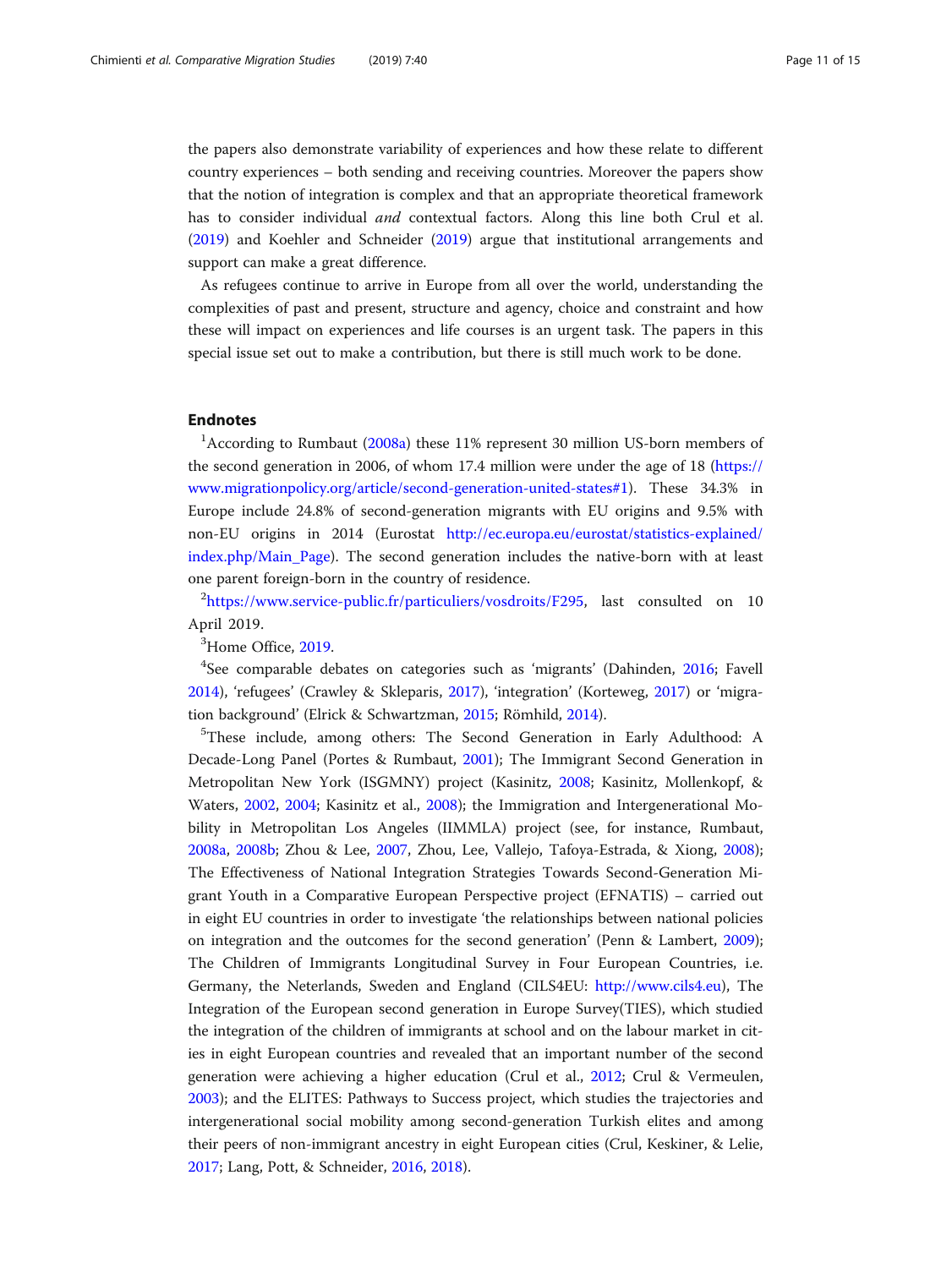#### <span id="page-11-0"></span>Acknowledgements

Two papers of this special issue are based on a collaborative research project conducted in Geneva, London and Paris between June 2014 and December 2015 by Alice Bloch & Shirin Hirsch (University of Manchester) and by Laurence Ossipow, Anne-Laure Counilh & Milena Chimienti (University of Applied Sciences Western Switzerland – HES-SO). We thank all the participants in the study. We thank Anne-Laure Counilh, Shirin Hirsch, Giovanna Tattolo, Elena Ambrosetti, Claudio Bolzman, Maurice Crul and Andreas Pott for their comments on this introduction.

#### Authors' contributions

This introduction was co-written by the four mentioned authors. All authors read and approved the final manuscript.

#### Funding

Two of the papers of this special issue were financed by the Swiss Network for International Studies. [project number 13–6401].

#### Availability of data and materials

[https://snis.ch/project/children-of-refugees-in-europe/?et\\_fb=1](https://snis.ch/project/children-of-refugees-in-europe/?et_fb=1)

#### Competing interests

The authors declare that they have no competing interests.

#### Author details

<sup>1</sup>University of Applied Sciences and Arts Western Switzerland - School of Social Work, HESSO-GE/HETS, 28, rue Prévost-Martin, P.O. Box 80, 1211 Geneva 4, Switzerland. <sup>2</sup>Sociology Department, School of Social Sciences, The University of Manchester, Oxford Rd, Manchester M13 9PL, UK. <sup>3</sup>Centre d'études et de recherches internationales CERI-UMR / CNRS – Sciences Po Paris, 56 rue Jacob, 75006 Paris, France.

#### Received: 28 December 2017 Accepted: 30 May 2019 Published online: 11 September 2019

#### References

Al-Ali, N., Black, R., & Koser, K. (2001). Refugees and transnationalism: The experience of Bosnians and Eritreans in Europe. Journal of Ethnic and Migration Studies, 27(4), 615–634.

- Al-Ali, N., & Koser, K. (Eds.) (2002). New approaches to migration?: transnational communities and the transformation of home. London: Routledge.
- Alba, R. D., & Nee, V. (2003). Remaking the American mainstream: Assimilation and contemporary immigration. Cambridge: Harvard Univ. Press.
- Albertini, A., Knauth, B., Kraszewska, K., & Thorogood, D. (2011). Migrants in Europe. A statistical portrait of the first and second generation. Luxembourg: Eurostat.
- Alitolppa-Niitamo, A. (2004). Somali youth in the context of schooling in metropolitan Helsinki: A framework for assessing variability in educational performance. Journal of Ethnic and Migration Studies, 30(1), 81–106. [https://doi.org/10.1080/](https://doi.org/10.1080/1369183032000170187) [1369183032000170187](https://doi.org/10.1080/1369183032000170187).
- Ambrosetti, E., Cela, E., & Fokkema, T. (2013). The differential impact of the legal status of migrants in Italy on transnationalism: Just a matter of time and integration? Journal of Mediterranean Studies, 22(1), 33–60.
- Amelina, A., & Faist, T. (2008). Turkish migrant associations in Germany: Between integration pressure and transnational linkages. Revue Européenne des Migrations Internationales, 24(2), 91–120. [https://doi.org/10.4000/remi.4542.](https://doi.org/10.4000/remi.4542)
- Audebert, C., & Doraï, M. K. (2010). Migration in a globalised world new research issues and prospects. Amsterdam; Manchester: Amsterdam University Press; Manchester University Press [distributor]. Retrieved from [http://www.imiscoe.org/docman](http://www.imiscoe.org/docman-books/268-audebert-and-dorai-2010/file)[books/268-audebert-and-dorai-2010/file](http://www.imiscoe.org/docman-books/268-audebert-and-dorai-2010/file)
- Bilgili, Ö., Huddleston, T., & Joki, A.-L. (2015). The dynamics between integration policies and outcomes: A synthesis of the literature (integration policies: Who benefits. The development and use of indicators in integration debates). Retrieved from [http://mipex.eu/sites/default/files/downloads/files/mipex\\_literature-review\\_the-dynamics-between-integration](http://mipex.eu/sites/default/files/downloads/files/mipex_literature-review_the-dynamics-between-integration-policies-and-outcomes.pdf)[policies-and-outcomes.pdf](http://mipex.eu/sites/default/files/downloads/files/mipex_literature-review_the-dynamics-between-integration-policies-and-outcomes.pdf)
- Bloch, A. (2008). Refugees in the UK labour market: The conflict between economic integration and policy-led labour market restriction. Journal of Social Policy, 37(1), 21–36. [https://doi.org/10.1017/S004727940700147X.](https://doi.org/10.1017/S004727940700147X)
- Bloch, A., Chimienti, M., Counilh, A.-L., Hirsch, S., Tattolo, G., Ossipow, L., & Wihtol de Wenden, C. (2016). The children of refugees in Europe: aspirations, social and economic lives, identity and transnational linkages (Working Paper). Final report. Geneva: SNIS. Retrieved from [https://snis.ch/wp-content/uploads/2019/05/6401\\_final\\_wp\\_5\\_children\\_of\\_refugees\\_cross\\_](https://snis.ch/wp-content/uploads/2019/05/6401_final_wp_5_children_of_refugees_cross_analysis_working_paper.pdf) [analysis\\_working\\_paper.pdf](https://snis.ch/wp-content/uploads/2019/05/6401_final_wp_5_children_of_refugees_cross_analysis_working_paper.pdf)
- Bloch, A., & Hirsch, S. (2018). Inter-generational transnationalism: the impact of refugee backgrounds on second generation. Comparative Migration Studies, 6. <https://doi.org/10.1186/s40878-018-0096-0>
- Bloch, A., & Hirsch, S. (2017). The educational experiences of the second generation from refugee backgrounds. Journal of Ethnic and Migration Studies, 43(13), 2131–2148. <https://doi.org/10.1080/1369183X.2017.1286972>.
- Bloch, A., Neal, S., & Solomos, J. (2013). Race, multiculture and social policy. Basingstoke: Palgrave Macmillan.
- Bolzman, C., Bernardi, L., & Le Goff, J.-M. (2017). Introduction : Situating children of migrants across borders and origins. In C. Bolzman, L. Bernardi, & J.-M. Le Goff (Eds.), Situating children of migrants across borders and origins. A methological overview, (pp. 1–21). The Netherlands: Springer Open.
- Bolzman, C., Fibbi, R., & Vial, M. (2003). Secondas-Secondos. Le processus d'intégration des jeunes adultes issus de la migration espagnole et italienne en Suisse [Secondas-secondos. The process of integrating young adults from Spanish and Italian migration into Switzerland]. Zurich: Seismo.
- Boyd, M. (2002). Educational attainments of immigrant offspring: Success or segmented assimilation? International Migration Review, 36(4), 1037–1060. <https://doi.org/10.1111/j.1747-7379.2002.tb00117>.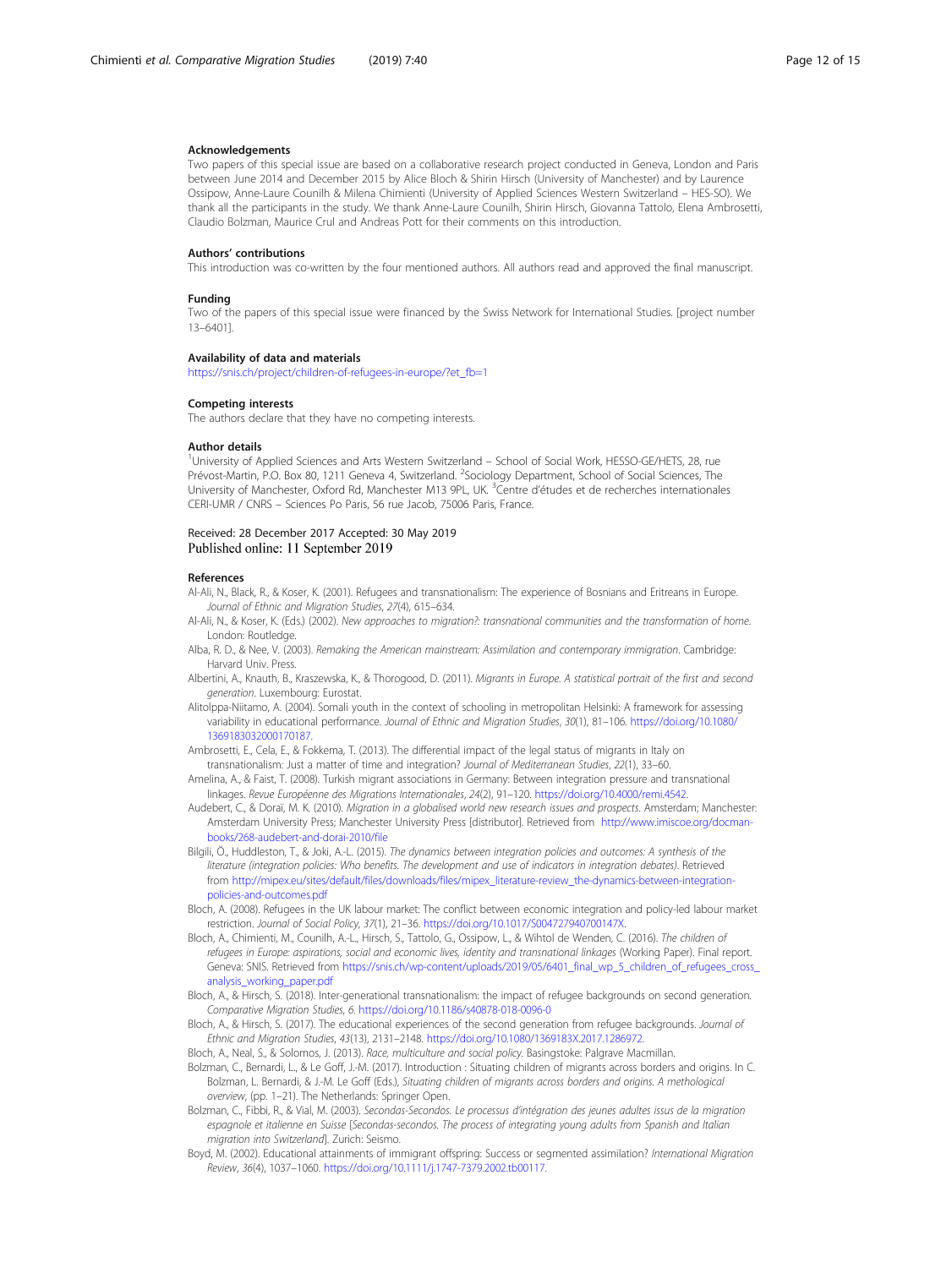<span id="page-12-0"></span>Brubaker, W. R. (1992). Citizenship struggles in soviet successor states. International Migration Review, 26(2), 272–290.

- Burnett, A., & Peel, M. (2001). Health needs of asylum seekers and refugees. BMJ (Clinical Research Ed.), 322(7285), 544–547.
- Castles, S. (2004). Why migration policies fail. Ethnic and Racial Studies, 27(2), 205–227. Castles, S., & Miller, M. J. (2003). The age of migration. Guilford Press.
- Cattacin, S., Fibbi, R., & Wanner, P. (2016). La nouvelle seconde génération. Introduction au numéro special [The new second generation. Introduction to special issue]. Swiss Journal of Sociology, 42(2), 209–217.
- Child, I. L. (1943). Italien or American?: The second generation in conflict. Yale: Yale University Press.
- Chimienti, M., Counilh, A. L., & Ossipow, L. (2019). How do children of refugees' feelings affect their transnational ties with the ancestral homeland? In A. Bloch, & G. Donna (Eds.), Forced migration: Current issues and debates, (pp. 145–162). London: Routledge.
- Crawley, H., & Skleparis, D. (2017). Refugees, migrants, neither, both: Categorical fetishism and the politics of bounding in Europe's 'migration crisis'. Journal of Ethnic and Migration Studies, 0(0), 1–17. [https://doi.org/10.1080/1369183X.2017.1348224.](https://doi.org/10.1080/1369183X.2017.1348224)
- Crettaz, E., & Jacot, C. (2014). Do family policies matter for educational outcomes?: Patterns of educational mobility and family services in Europe. European Societies, 16(5), 645–665. <https://doi.org/10.1080/14616696.2014.946070>.
- Crul, M., Keskiner, E., & Lelie, F. (2017). The upcoming new elite among children of immigrants: A cross-country and crosssector comparison. Ethnic and Racial Studies, 40(2), 209–229. <https://doi.org/10.1080/01419870.2017.1245432>.
- Crul, M., Lelie, F., Biner, Ö., Bunar, N., Keskiner, E., Kokkali, I., Schneider, J., & Shuayb, M. (2019). How the different policies and school systems affect the inclusion of Syrian refugee children in Sweden, Germany, Greece, Lebanon and Turkey. Comparative Migration Studies, 7. <https://doi.org/10.1186/s40878-018-0110-6>
- Crul, M., & Mollenkopf, J. H. (Eds.) (2012). The changing face of world cities: The second generation in Western Europe and the United States. New York: Russell Sage Foundation.
- Crul, M., & Schneider, J. (2009). The second generation in Europe. Education and the transition to the labour market. TIES Policy Brief for Stakeholders.
- Crul, M., & Schneider, J. (2010). Comparative integration context theory: Participation and belonging in new diverse European cities. Ethnic and Racial Studies, 33(7), 1249–1268. <https://doi.org/10.1080/01419871003624068>.
- Crul, M., Schneider, J., & Lelie, F. (2012). The European second generation compared: Does the integration context matter. Amsterdam: Amsterdam University Press.
- Crul, M., & Vermeulen, H. (2003). The second generation in Europe. International Migration Review, 37(4), 965–986.
- Crul, M., & Vermeulen, H. (2006). Imigration, education, and the Turkish second generation in five European nations. A comparative study. In C. A. Parsons, & T. M. Smeeding (Eds.), Immigration and the transformation of Europe, (pp. 236–250). Cambridge: Cambridge University Press.
- Dahinden, J. (2012). Transnational belonging, non-ethnic forms of identification and diverse mobilities: Rethinking migrant integration? In M. Messer, R. Schroeder, & R. Wodak (Eds.), Migration: Interdisciplinary perspectives, (pp. 117– 128). Wien: Springer.
- Dahinden, J. (2016). Migration im Fokus? Plädoyer für eine reflexive Migrationsforschung [Migration in focus? Plea for reflexive migration research]. Migration und integration - wissenschaftliche Perspektiven aus Österreich, (pp. 11–29). Göttingen: VeR unipress GmbH Jahrbuch 3/2016.
- Davies, M., & Webb, E. (2000). Promoting the psychological well-being of refugee children. Clinical Child Psychology and Psychiatry, 5(4), 541–554. <https://doi.org/10.1177/1359104500005004008>.
- Dekker, B., & Siegel, M. (2013). Transnationalism and integration : Complements or substitutes? (UNU-MERIT Working Papers). Maastricht Graduate School of Governance.
- Dustmann, C., Frattini, T., & Lanzara, G. (2012). Educational achievement of second generation immigrants : An international comparison. Economic Policy, 27(69), 78–119.
- Elrick, J., & Schwartzman, L. F. (2015). From statistical category to social category: Organized politics and official categorizations of 'persons with a migration background' in Germany. Ethnic and Racial Studies, 38(9), 1539–1556. [https://](https://doi.org/10.1080/01419870.2014.996240) [doi.org/10.1080/01419870.2014.996240](https://doi.org/10.1080/01419870.2014.996240).
- Faist, T., Schmidt, K., & Ulbricht, C. (2016). Inclusion, Exclusion, and Citizenship: European Practices. In M. Ambrosini (Ed.), Europe - No Migrant's Land? ISPI. Retrieved from [https://www.ispionline.it/it/EBook/MIGRATION%202016/Europe-no](https://www.ispionline.it/it/EBook/MIGRATION%202016/Europe-no-migrants-land.pdf)[migrants-land.pdf](https://www.ispionline.it/it/EBook/MIGRATION%202016/Europe-no-migrants-land.pdf)
- Farley, R., & Alba, R. (2002). The new second generation in the United States. International Migration Review, 36(3), 669–701. <https://doi.org/10.1111/j.1747-7379.2002.tb00100.x>.
- Favell, A. (2014). Immigration, integration and mobility: New agendas in migration studies: Essays 1998–2014. Colchester: ECPR Press. Feliciano, C. (2005). Does selective migration matter? Explaining ethnic disparities in educational attainment among immigrants' children. International Migration Review, 39(4), 841–871.
- Fibbi, R., Lerch, M., & Wanner, P. (2006). Unemployment and discrimination against youth of immigrant origin in Switzerland: When the name makes the difference. Journal of International Migration and Integration / Revue de L'integration et de La Migration Internationale, 7(3), 351–366. [https://doi.org/10.1007/s12134-006-1017-x.](https://doi.org/10.1007/s12134-006-1017-x)
- Fibbi, R., Lerch, M., & Wanner, P. (2007). Naturalisation and socio-economic characteristics of youth of immigrant descent in Switzerland. Journal of Ethnic and Migration Studies, 33(7), 1121–1144. [https://doi.org/10.1080/](https://doi.org/10.1080/13691830701541655) [13691830701541655](https://doi.org/10.1080/13691830701541655).
- Gagné, N., & Neveu, C. (Eds.) (2009). Citoyennetés [Citizenships]. Anthropologie et societies, 33(2), 7–24.
- Gans, H. J. (1992). Second generation decline: Scenarios for the economic and ethnic futures of the post 1965 American immigrants. Ethnic and Racial Studies, 15(2), 173–192. [https://doi.org/10.1080/01419870.1992.9993740.](https://doi.org/10.1080/01419870.1992.9993740)
- Gilmartin, M. (2008). Migration, identity and belonging. Geography Compass, 2(6), 1837–1852. [https://doi.org/10.1111/j.1749-](https://doi.org/10.1111/j.1749-8198.2008.00162.x) [8198.2008.00162.x.](https://doi.org/10.1111/j.1749-8198.2008.00162.x)
- Glick Schiller, N., Basch, L., & Blanc-Szanton, C. (1995). From immigrant to transmigrant: Theorizing transnational migration. Anthropological Quarterly, 68(1), 48–63.
- Glick Schiller, N., Basch, L., & Szanton Blanc, C. (1992). Transnationalism : A new analytic framework for understanding migration. Annals of the New York Academy of Science, 645, 1–24.
- Glick Schiller, N., & Fouron, G. E. (2001). Georges woke up laughing: Long-distance nationalism and the search for home. Durham: Duke University Press.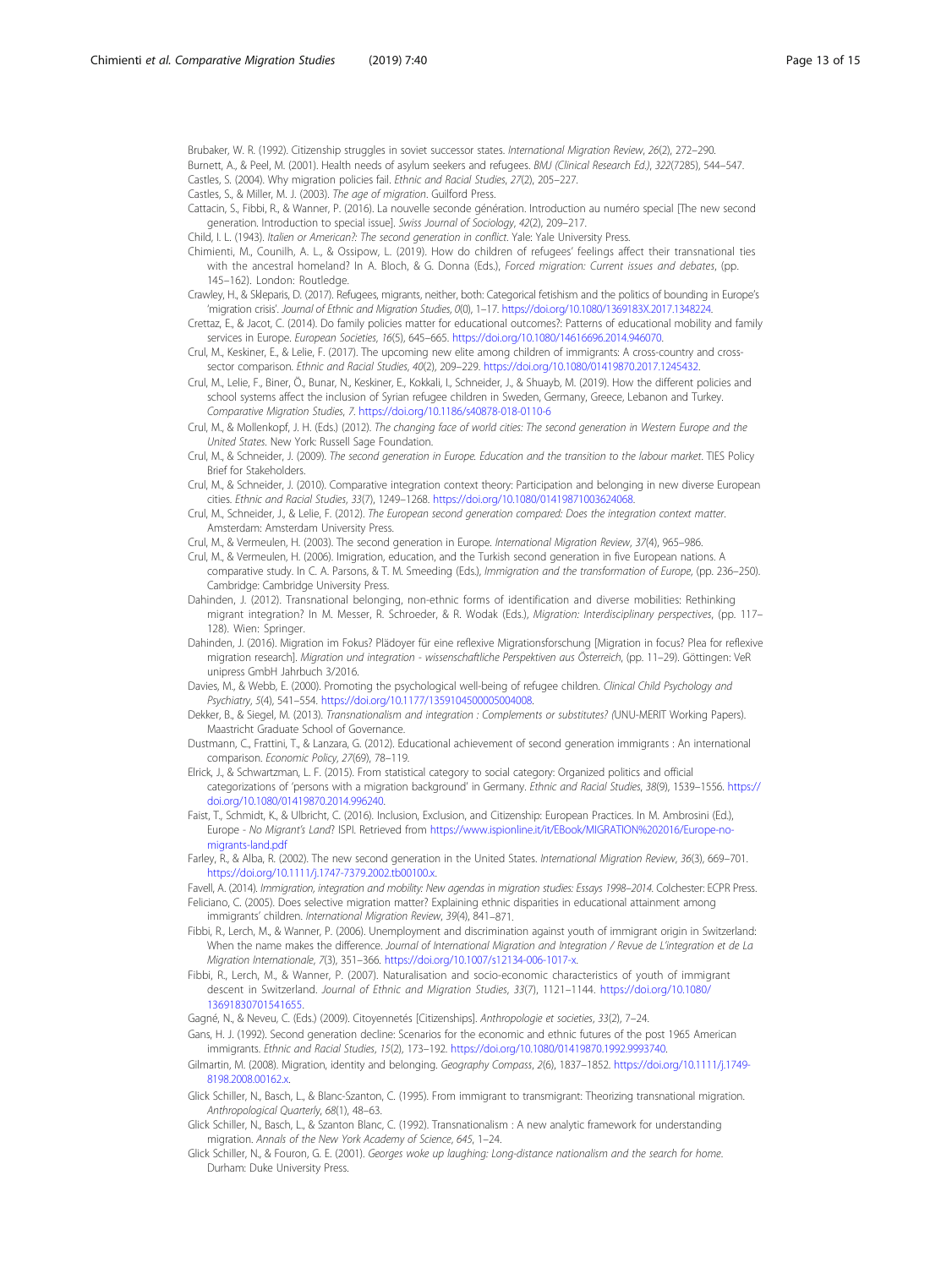<span id="page-13-0"></span>Goldberg, D. T. (2006). Racial Europeinization. Ethnic and Racial Studies, 29(2), 331–364. [https://doi.org/10.1080/](https://doi.org/10.1080/01419870500465611) [01419870500465611.](https://doi.org/10.1080/01419870500465611)

- Gomensoro, A., & Bolzman, C. (2016). Les trajectoires éducatives de la seconde génération : Quel déterminisme des filières du secondaire I et comment certains jeunes le surmontent ? [Educational pathways of the second generation. What kind of determinism in lower secondary educational tracking and how some youngsters overcome it?]. Revue Suisse de Sociologie, 42(2), 289–308.
- Gordon, M. (1964). Assimilation in American life: The role of race, religion, and national origins. New York: Oxford University Press.
- Greenman, E., & Xie, Y. (2008). Is assimilation theory dead ? The effect of assimilation on adolescent well-being. Social Science Research, 37(1), 109–137. <https://doi.org/10.1016/j.ssresearch.2007.07.003>.
- Haikkola, L. (2011). Making connections: Second generation children and the transnational field of relations. Journal of Ethnic and Migration Studies, 37(8), 1201–1217. <https://doi.org/10.1080/1369183X.2011.590925>.
- Hammond, L. (2013). Somali transnational activism and integration in the UK: Mutually supporting strategies. Journal of Ethnic and Migration Studies, 39(6), 1001–1017. <https://doi.org/10.1080/1369183X.2013.765666>.
- Heath, A. F., & Cheung, S. Y. (2007). Unequal chances: Ethnic minorities in Western labour markets. British Academy.
- Heptinstall, E., Sethna, V., & Taylor, E. (2004). PTSD and depression in refugee children: Associations with pre-migration trauma and post-migration stress. European Child & Adolescent Psychiatry, 13(6), 373–380. [https://doi.org/10.1007/s00787-004-0422-y.](https://doi.org/10.1007/s00787-004-0422-y)
- Hirschman, C. (2001). The educational enrollment of immigrant youth: A test of the segmented-assimilation hypothesis. Demography, 38(3), 317–336.
- Home Office (2019). Form MN1: guidance. Guidance to register a child under 18 as a British citizen. Retrieved 10 April 2019 from <https://www.gov.uk/government/publications/form-mn1-guidance>
- Horst, C. (2008). The transnational political engagements of refugees: Remittance sending practices amongst Somalis in Norway: Analysis. Conflict, Security & Development, 8(3), 317–339. <https://doi.org/10.1080/14678800802323340>.
- Joppke, C. (1999). How immigration is changing citizenship: A comparative view. Ethnic and Racial Studies, 22(4), 629-652. <https://doi.org/10.1080/014198799329323>.
- Kasinitz, P. (2008). Becoming American, becoming minority, getting ahead: The role of racial and ethnic status in the upward mobility of the children of immigrants. Annals of the American Academy of Political and Social Science, 620, 253–269.
- Kasinitz, P., Mollenkopf, J., & Waters, M. C. (2002). Becoming American/becoming New Yorkers: Immigrant incorporation in a majority minority city. International Migration Review, 36(4), 1020–1036.
- Kasinitz, P., Mollenkopf, J., & Waters, M. C. (Eds.) (2004). Becoming New Yorkers: Ethnographies of the new second generation. Russell Sage Foundation. Retrieved from <http://www.jstor.org/stable/10.7758/9781610443289>
- Kasinitz, P., Mollenkopf, J. H., Waters, M. C., & Holdaway, J. (2008). Inheriting the city: The children of immigrants come of age. New York; Cambridge: Russell Sage Foundation; Harvard University Press.
- King, R., Christou, A., & Ahrens, J. (2011). 'Diverse Mobilities': Second-generation Greek-Germans engage with the homeland as children and as adults. Mobilities, 6(4), 483–501. [https://doi.org/10.1080/17450101.2011.603943.](https://doi.org/10.1080/17450101.2011.603943)
- Koehler, C., & Schneider, J. (2019). Young refugees in education: the particular challenges of school systems in Europe. Comparative Migration Studies, 7. <https://doi.org/10.1186/s40878-019-0129-3>
- Kofman, E. (2005). Citizenship, migration and the reassertion of national identity. Citizenship Studies, 9(5), 453–467. [https://doi.](https://doi.org/10.1080/13621020500301221) [org/10.1080/13621020500301221.](https://doi.org/10.1080/13621020500301221)
- Korteweg, A. C. (2017). The failures of 'immigrant integration': The gendered racialized production of non-belonging. Migration Studies, 5(3), 428–444. [https://doi.org/10.1093/migration/mnx025.](https://doi.org/10.1093/migration/mnx025)
- Kroneberg, C. (2008). Ethnic communities and school performance among the new second generation in the United States: Testing the theory of segmented assimilation. The Annals of the American Academy of Political and Social Science, 620(1), 138–160. [https://doi.org/10.1177/0002716208322714.](https://doi.org/10.1177/0002716208322714)
- Lang, C., Pott, A., & Schneider, J. (2016). Unwahrscheinlich erfolgreich. Sozialer Aufstieg in der Einwanderungsgesellschaft [Unlikely to succeed. Social mobility in the society of immigration]. (IMIS-Beiträge, Heft 49). Osnabrück: IMIS.
- Lang, C., Pott, A., & Schneider, J. (2018). Erfolg nicht vorgesehen. Sozialer Aufstieg in der Einwanderungsgesellschaft und was ihn so schwer macht. [Success not provided: Social mobility in society of immigration – and what makes it so difficult]. Münster-New York: Waxman.
- Levitt, P. (2009). Roots and routes: Understanding the lives of the second generation transnationally. Journal of Ethnic and Migration Studies, 35(7), 1225–1242. <https://doi.org/10.1080/13691830903006309>.
- Lindley, A. (2010). The early morning phonecall: Somali refugees' remittances. New York: Berghahn Books.

Lustig, S. L., Kia-Keating, M., Knight, W. G., Geltman, P., Ellis, H., Kinzie, J. D., … Saxe, G. N. (2004). Review of child and adolescent refugee mental health. Journal of the American Academy of Child & Adolescent Psychiatry, 43(1), 24–36. [https://](https://doi.org/10.1097/00004583-200401000-00012) [doi.org/10.1097/00004583-200401000-00012](https://doi.org/10.1097/00004583-200401000-00012).

- McBrien, L. (2005). Educational needs and barriers for refugees students in the United States: A review of the literature. Review of Educational Research, 75(3), 329–364. <https://doi.org/10.3102/00346543075003329>.
- Mckay, D. (2007). 'Sending dollars shows feeling' Emotions and economies in Filipino migration. Mobilities, 2(2), 175–194. [https://doi.org/10.1080/17450100701381532.](https://doi.org/10.1080/17450100701381532)
- Meurs, D., Pailhé, A., & Simon, P. (2006). Persistance des inégalités entre générations liées à l'immigration : l'accès à l'emploi des immigrés et de leurs descendants en France [Persistence of intergenerational inequalities linked to immigration: Access to employment for immigrants and their descendants in France]. Population, 61(5), 763–801. [https://doi.org/10.3917/popu.605.0763.](https://doi.org/10.3917/popu.605.0763)
- Ossipow, L., Counilh, A-L., & Chimienti, M. (2019). Racialization in Switzerland: experiences of children of refugees from Kurdish, Tamil and Vietnamese backgrounds. Comparative Migration Studies, 7. <https://doi.org/10.1186/s40878-019-0117-7>
- Park, R. E., & Burgess, E. W. (1970). Introduction to the science of sociology. Chicago: University of Chicago Press. (Original work published 1921).

Penn, R., & Lambert, P. (2009). Children of international migrants in Europe: Comparative perspectives. Basingstoke: Palgrave. Portes, A. (1992). Globalization from below : The rise of transnational communities. Princeton: Princeton University Press. Portes, A., & Fernández-Kelly, P. (2008). No margin for error: Educational and occupational achievement amoung

disadvantaged children of immigrants. Annals of the American Academy of Political and Social Science, 620(1), 12-36. <https://doi.org/10.1177/0002716208322577>.